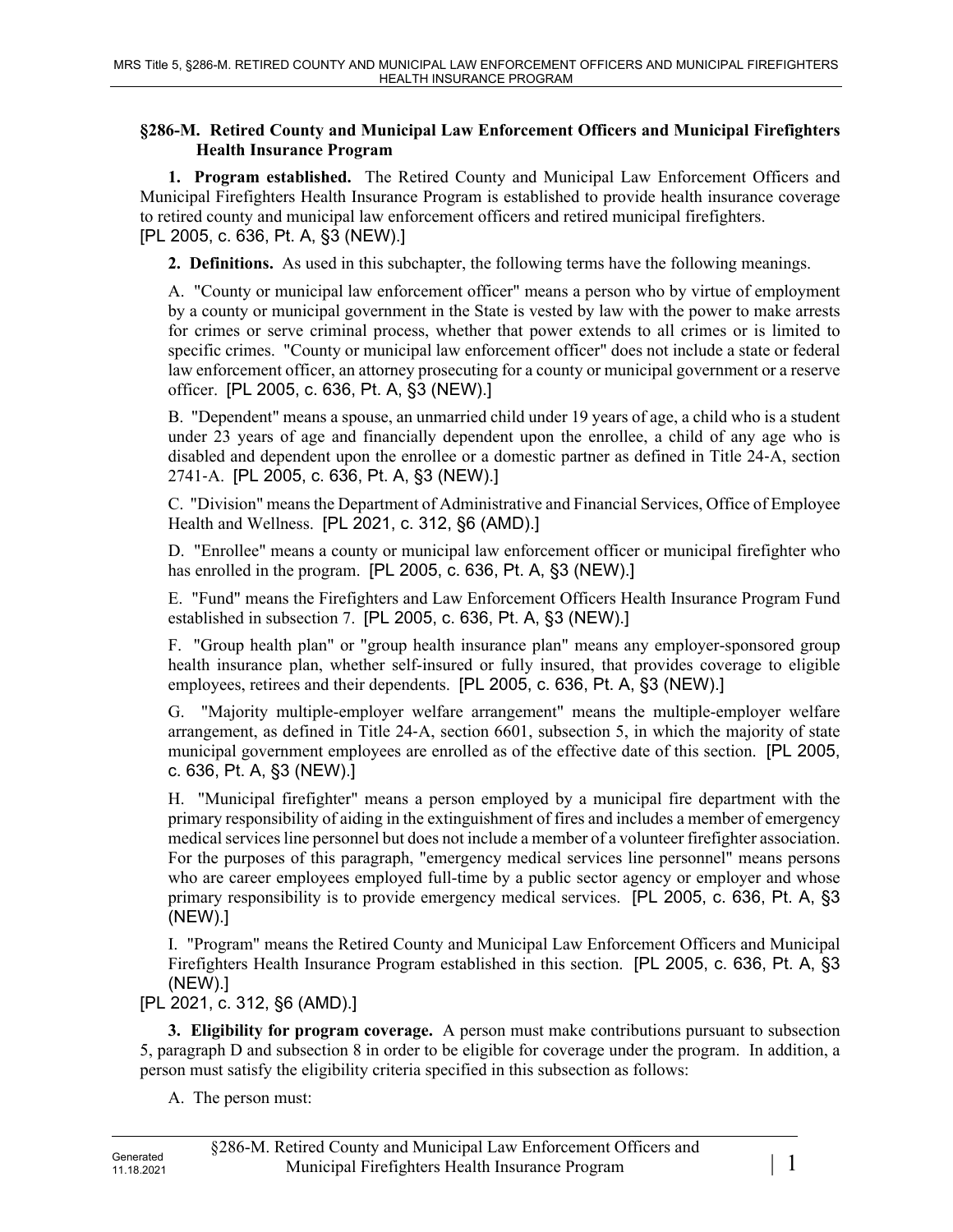(1) Be at least 50 years of age;

(2) Be a retired county or municipal law enforcement officer or a retired municipal firefighter;

(3) Have, while actively employed as a county or municipal law enforcement officer or municipal firefighter, participated in the person's employer's health insurance plan or other fully-insured health insurance plan; and

(4) Receive or be eligible to receive:

(a) If retired from at least 25 years of service in a position as a county or municipal law enforcement officer or a municipal firefighter, a retirement benefit from the Maine Public Employees Retirement System or a defined contribution retirement plan other than the United States Social Security Act; or

(b) If retired from less than 25 years of service in a position as a county or municipal law enforcement officer or a municipal firefighter, a retirement benefit from the Maine Public Employees Retirement System or a defined contribution retirement plan other than the United States Social Security Act, as long as the benefit provided is at least 50% of average final compensation, with no reduction for early retirement and with or without a cost-ofliving adjustment; or [PL 2005, c. 636, Pt. A, §3 (NEW); PL 2007, c. 58, §3 (REV).]

B. The person must be a dependent of a person meeting the criteria of paragraph A. [PL 2005, c. 636, Pt. A, §3 (NEW).]

[PL 2021, c. 19, §1 (AMD).]

**4. Program administration.** The program is administered by the division. The division shall:

A. Enter into administrative arrangements with fully insured health insurance product vendors to implement the purposes of this section; [PL 2005, c. 636, Pt. A, §3 (NEW).]

B. Remit authorized premium subsidy payments for enrolled eligible persons and enrolled dependents to any fully insured group health insurance plans on a periodic basis, as established by agreements with the providers of those plans. The dollar value of the subsidy payment may vary with the premium cost of the benefit plan in which the enrollee participates; and [PL 2005, c. 636, Pt. A, §3 (NEW).]

C. Adopt rules to implement the purposes of this section, including the determination of the program subsidy for enrollees pursuant to subsection 6. Rules adopted under this subsection are routine technical rules as defined in chapter 375, subchapter 2-A. [PL 2005, c. 636, Pt. A, §3 (NEW).]

[PL 2005, c. 636, Pt. A, §3 (NEW).]

**5. Enrollment.** A county or municipal law enforcement officer, a municipal firefighter or a person retired from such a position is eligible to enroll in the program. An eligible person who fails to enroll in the program pursuant to this subsection is not otherwise eligible to enroll in the program and is not eligible for the premium subsidy provided pursuant to this section for enrollment in any other health plan. A county or municipality that employs a county or municipal law enforcement officer or municipal firefighter shall notify such an employee of the program in writing no later than 60 days following the effective date of hire of that employee. Such an employee shall choose in writing whether to enroll in the program. A copy of the form on which an employee chooses to enroll in the program or to not enroll in the program must be retained by the county or municipality. Notwithstanding the date of enrollment, insurance coverage is not effective until the date of retirement or July 1, 2007, whichever occurs later. Eligible persons may enroll themselves, their spouses and their dependents in the program during the following time periods: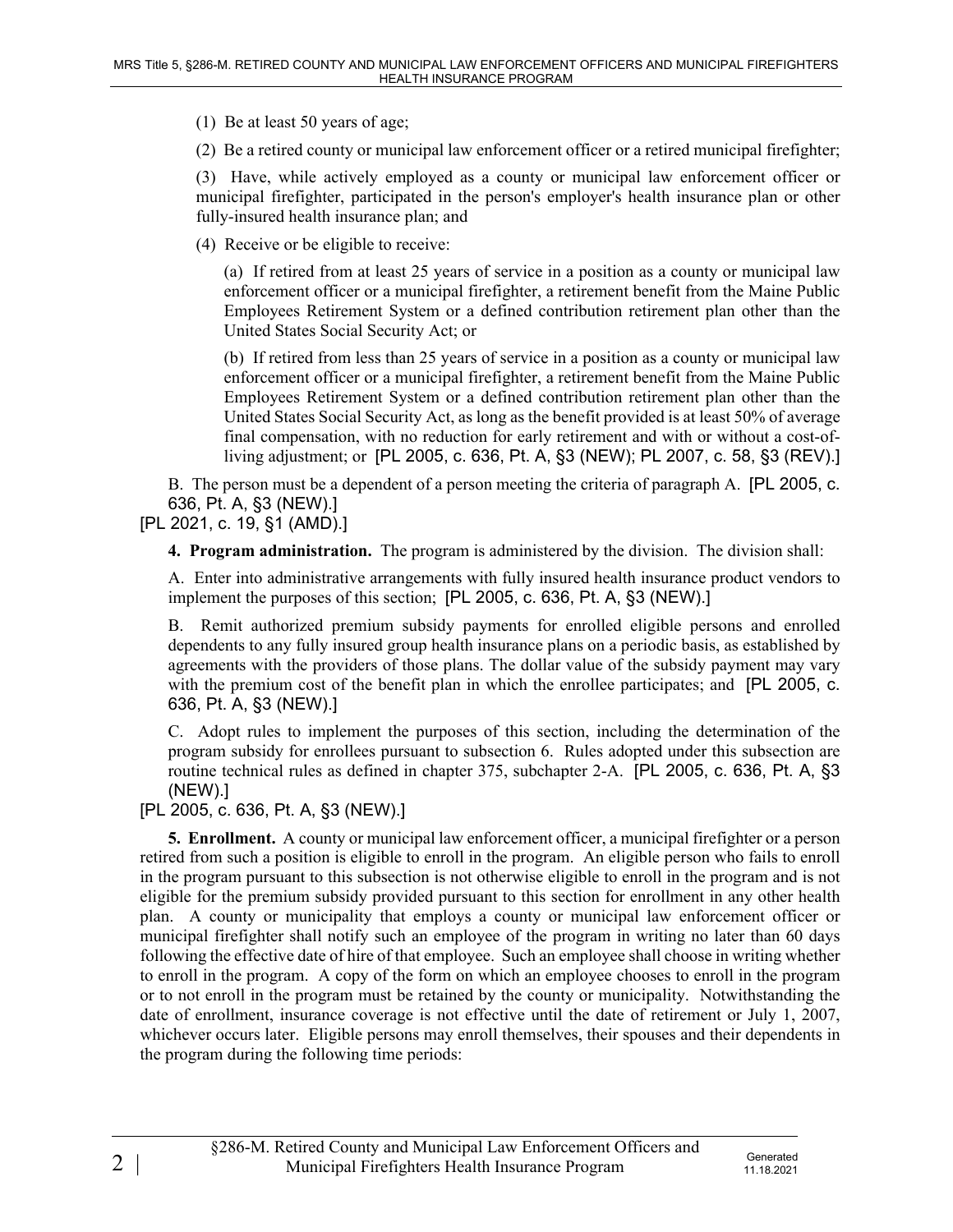A. When the effective date of hire of the eligible person is on or before November 1, 2006, the eligible person must enroll in the program before January 1, 2007, subject to the enrollment and eligibility requirements of the applicable group health plan; [PL 2005, c. 636, Pt. A, §3 (NEW).]

B. When the effective date of hire of the eligible person is after November 1, 2006 and before October 1, 2019, the eligible person must enroll in the program no later than 60 days following the effective date of hire, subject to the enrollment and eligibility requirements of the applicable group health plan; [PL 2019, c. 446, §2 (AMD).]

C. Notwithstanding paragraphs A and B, when the eligible person, the eligible person's spouse or the eligible person's dependent experiences an involuntary loss of other health insurance coverage carried as of January 1, 2007 or 60 days following the date of the eligible person's hire, whichever is later, the eligible person may elect to enroll in the program no later than 60 days after the effective date of the loss of that coverage, subject to the enrollment and eligibility requirements of the applicable group health plan. Involuntary loss of coverage does not include a loss of coverage arising as a result of nonpayment of premiums; or [PL 2019, c. 446, §2 (AMD).]

D. When the effective date of hire of the eligible person is on or after October 1, 2019, the eligible person must enroll in the program no later than 5 years following the effective date of hire. If the eligible person enrolls in the program no later than 60 days following the effective date of hire, the eligible person contributes to the fund at the rate specified in subsection 8, paragraph A. If the eligible person enrolls in the program more than 60 days following the effective date of hire, the eligible person shall contribute to the fund 2% of the eligible person's gross wages since the eligible person's effective date of hire to that person's date of enrollment in the program and shall contribute to the fund at the rate specified in subsection 8, paragraph A after the eligible person's date of enrollment. [PL 2021, c. 19, §2 (AMD).]

[PL 2021, c. 19, §2 (AMD).]

**6. Premiums; subsidy.** Premiums for the program and the premium subsidy are subject to the provisions of this subsection. Premium subsidies are not provided for supplemental health insurance coverage.

A. An enrollee participating in the majority multiple-employer welfare arrangement is responsible for the premium payment associated with the cost of the majority multiple-employer welfare arrangement benefit option in which the enrollee is participating, to the extent such premium obligations exist following the application of any premium subsidy authorized by law. An enrollee who fails to remit the premium payments as established and required by the majority multipleemployer welfare arrangement must be disenrolled from the program. Beginning July 1, 2007, the State shall provide a premium subsidy for enrollees in the form of a direct payment to the majority multiple-employer welfare arrangement for each enrollee. Prior to July 1, 2021, the level of the subsidy must equal 45% of the individual premium cost for the enrollee and varies among enrollees depending upon the terms of the majority multiple-employer welfare arrangement coverage plan in which each enrollee is participating. Beginning July 1, 2021, the level of the subsidy must equal 55% of the individual premium cost for the enrollee and varies among enrollees depending upon the terms of the majority multiple-employer welfare arrangement coverage plan in which each enrollee is participating. Enrollees are responsible for the balance of the applicable individual premium, as well as the total cost of the premium for any applicable dependent coverage, and shall make payments directly to the majority multiple-employer welfare arrangement. [PL 2019, c. 446, §2 (AMD).]

B. Enrollees retiring from counties or municipalities that do not participate in the majority multiple-employer welfare arrangement but who are eligible and elect to participate in that county's or municipality's fully insured health benefits plan are responsible for the premium payment associated with the cost of that plan, to the extent such premium obligations exist following the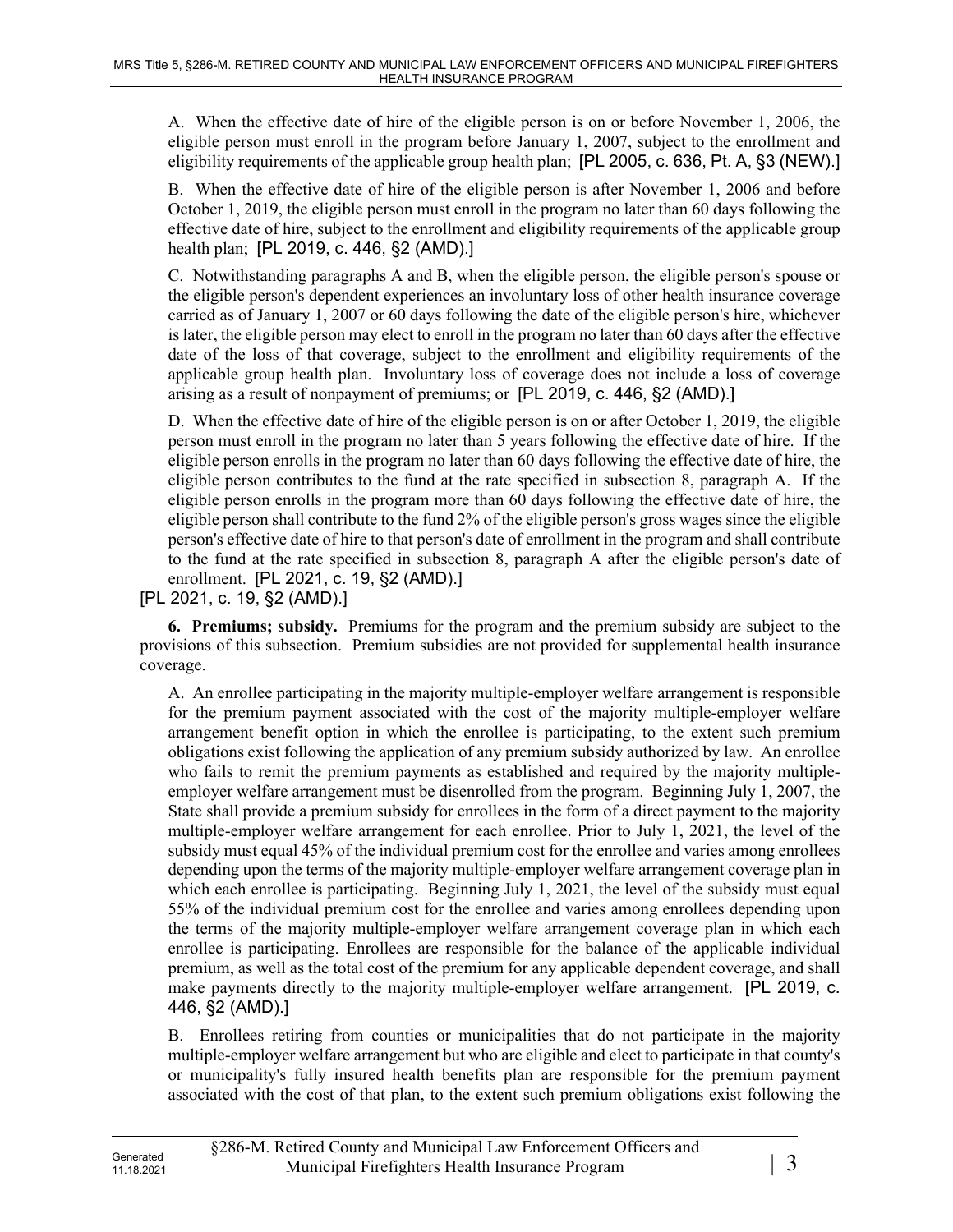application of any premium subsidy authorized by law. An enrollee who fails to remit the premium payments as established and required by the fully insured plan must be disenrolled from the program. Beginning July 1, 2007, the State shall provide a premium subsidy for enrollees participating in fully insured health benefits plans pursuant to this subsection. Prior to July 1, 2021, this subsidy must be made in the form of a direct payment to the enrollee's health benefits plan and must equal 45% of the individual premium cost for the enrollee or a dollar amount equivalent to the highest premium subsidy provided in accordance with paragraph A, whichever is less. Beginning July 1, 2021, this subsidy must be made in the form of a direct payment to the enrollee's health benefits plan and must equal 55% of the individual premium cost for the enrollee or a dollar amount equivalent to the highest premium subsidy provided in accordance with paragraph A, whichever is less. A retiree electing to enroll a spouse or a dependent in the program is responsible for payment of 100% of such coverage in addition to that portion of the retiree's individual premium cost not contributed by the State. [PL 2019, c. 446, §2 (AMD).]

C. Enrollees retiring from counties or municipalities that do not participate in the majority multiple-employer welfare arrangement and do not provide health insurance coverage for retirees may enroll in the group health plan available to state employees and other eligible persons under section 285 and are responsible for the premium payment associated with the cost of that plan, to the extent such premium obligations exist following the application of any premium subsidy authorized by law. An enrollee who fails to remit the premium payments as established and required by the group health plan available to state employees and other eligible persons must be disenrolled from the program. The State shall provide a premium subsidy for enrollees participating in the group health plan available to state employees and other eligible persons pursuant to this paragraph. Prior to July 1, 2021, this subsidy must be made in the form of a direct payment to the group health plan available to state employees and other eligible persons and must equal 45% of the individual premium cost for the enrollee or a dollar amount equivalent to the highest premium subsidy provided in accordance with paragraph A, whichever is less. Beginning July 1, 2021, this subsidy must be made in the form of a direct payment to the group health plan available to state employees and other eligible persons and must equal 55% of the individual premium cost for the enrollee or a dollar amount equivalent to the highest premium subsidy provided in accordance with paragraph A, whichever is less. A retiree electing to enroll a spouse or a dependent in the program is responsible for payment of 100% of such coverage in addition to that portion of the retiree's individual premium cost not contributed by the State. [PL 2019, c. 446, §2 (NEW).]

D. An enrollee may participate in the group health insurance plan in which the enrollee's spouse participates if that plan is offered in this State or in another group health insurance plan that is offered in this State. An enrollee is responsible for the premium payment associated with the cost of the group health insurance plan in which the enrollee is participating. An enrollee who fails to remit the premium payments as established and required by the group health insurance plan in which the enrollee is participating must be disenrolled from the program. The State shall provide a premium subsidy for each enrollee in the form of a direct payment to the enrollee. Prior to July 1, 2021, the level of the premium subsidy must equal 45% of the individual premium cost for the enrollee or a dollar amount equivalent to the highest premium subsidy provided in accordance with paragraph A, whichever is less. Beginning July 1, 2021, the level of the premium subsidy must equal 55% of the individual premium cost for the enrollee or a dollar amount equivalent to the highest premium subsidy provided in accordance with paragraph A, whichever is less. Enrollees are responsible for the balance of the applicable individual premium, as well as the total cost of the premium for any applicable dependent coverage, and shall make payments directly to the group health insurance plan in which the enrollee is participating. [PL 2021, c. 19, §3 (AMD).] [PL 2021, c. 19, §3 (AMD).]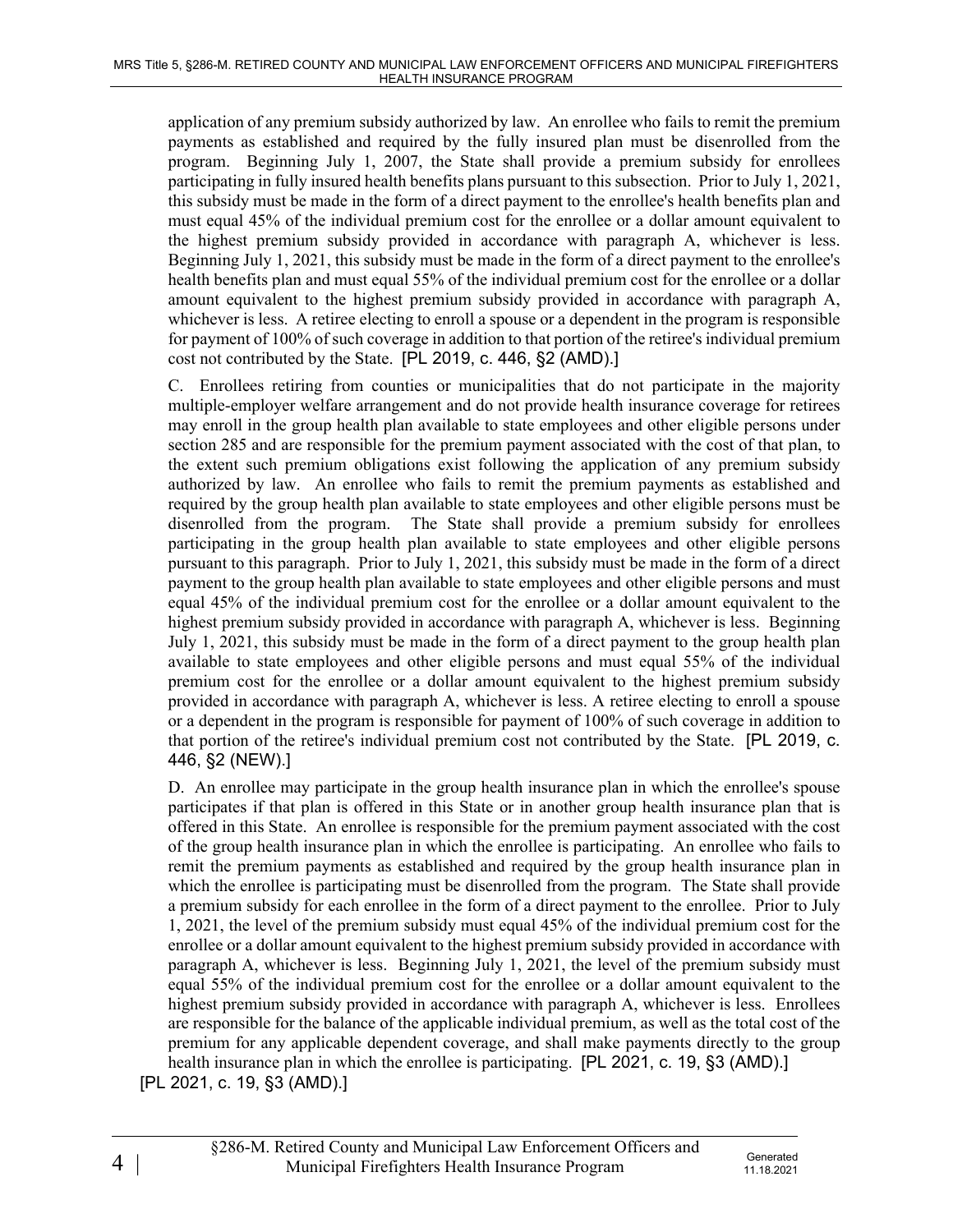**7. Fund established.** The Firefighters and Law Enforcement Officers Health Insurance Program Fund is established as a nonlapsing, dedicated account administered by the division. Money appropriated by law for the purpose of paying premium subsidies must be deposited in the fund. Premium dividends accruing to the State, return of premiums resulting from risk reduction programs, active employee contributions pursuant to subsection 8 and any other receipts must be deposited into the fund to be used for the purposes of the program. All monies not necessary to fund the normal costs and administrative costs of the program must be transferred to the trust fund established in subsection 7‑A at the end of each fiscal year. The fund is a pooled account. Individual law enforcement officers and firefighters do not have a right to money deposited in the fund except to the extent premium subsidies are available to program enrollees.

[PL 2019, c. 280, §1 (AMD).]

**7-A. Trust fund.** A separate trust fund is established for the purpose of accumulating resources to assist in retiring the unfunded liability of the program. All monies transferred pursuant to subsection 7 at the end of each fiscal year must be deposited in the trust fund. The Treasurer of State shall invest the monies in the trust fund in accordance with section 138. [PL 2019, c. 280, §2 (NEW).]

**8. Employee contributions to the fund.** The contributions of enrollees to the fund are governed by this subsection.

A. Beginning January 1, 2007, each enrollee who participates as an active employee in a retirement plan shall contribute 1.5% of that enrollee's gross wages to the fund. [PL 2005, c. 636, Pt. A, §3 (NEW).]

B. The employer of an enrollee required to contribute to the fund shall remit on a monthly basis that enrollee's contribution to the fund. [PL 2005, c. 636, Pt. A, §3 (NEW).]

C. An enrollee who is not receiving wages from a county or municipal employer on account of an absence from work due to an injury compensable under the Maine Workers' Compensation Act of 1992, a disability for which the enrollee is receiving a disability retirement benefit from the Maine Public Employees Retirement System or a leave of absence must contribute to the fund for the period of time of the absence from work based on the enrollee's gross wages immediately before the absence from work in order for the enrollee to be eligible for coverage under the program. [PL 2019, c. 446, §3 (NEW).]

D. An enrollee who retires and is subsequently hired as a county or municipal law enforcement officer or municipal firefighter must contribute to the fund while employed as a county or municipal law enforcement officer or municipal firefighter in order for the enrollee to be eligible for coverage under the program. [PL 2019, c. 446, §3 (NEW).]

E. An enrollee who is not receiving wages from a county or municipal employer because the enrollee is a member of the United States Armed Forces or state military forces on active duty and deployed is not required to contribute to the fund while deployed. [PL 2019, c. 446, §3 (NEW).] [PL 2019, c. 446, §3 (AMD).]

## **9. Retirees without 5 years of contributions to fund.**

[PL 2019, c. 446, §4 (RP).]

**10. Coverage under the program.** The benefits, copayments and deductibles under the program are determined by the fully insured health benefits plan in which the retired enrollee participates. Pursuant to the rules of the applicable plan, a retired enrollee is required to participate in the same health insurance plan as the active employees of the unit of government from which the enrolled person has retired. Participation in any qualified health insurance plan is subject to the rules of that plan. [PL 2005, c. 636, Pt. A, §3 (NEW).]